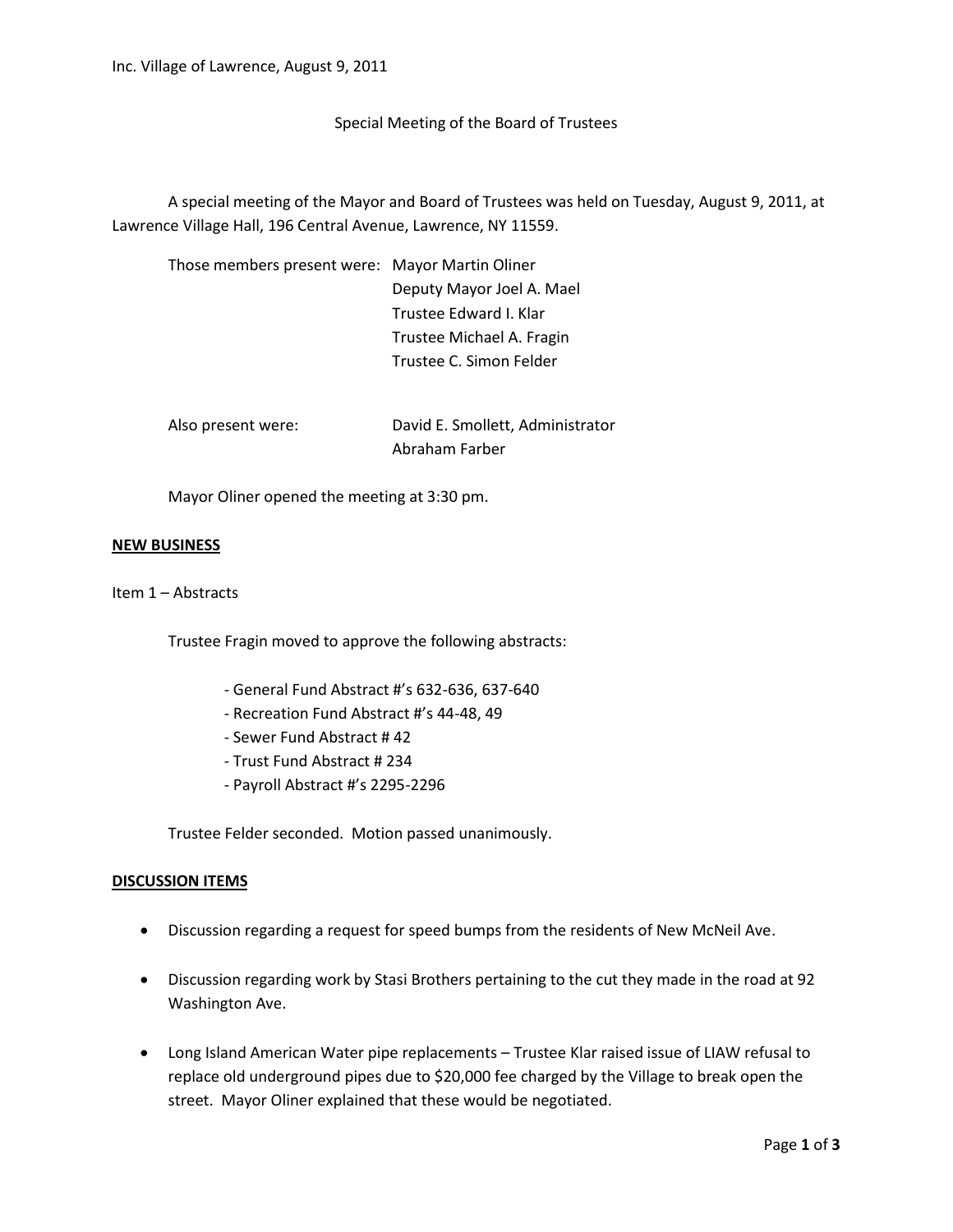- LIAW President of LIAW, Mr. William Varley, invited to attend the next Board meeting.
- NYC Department of Environmental Protection Trustee Fragin reported on his meeting with officials at NYC DEP regarding the possibility of having Lawrence interconnect into NYC water system to provide NYC water to Lawrence residents. NYC DEP officials said that it could possibly be done but it would take at least ten years to effectuate due to NYC DEP's major reconstruction of the Delaware aqueduct.
- A request for a partial refund by Alan Lazar, for his banquet hall rental fee of \$500.00 due to air conditioning problems at his affair. Board action: Trustees Klar moved to approve and Trustee Fragin seconded. All in favor.
- Jeff Ziff Golf Membership refund Trustee Klar said he will research this matter.
- Trustee Klar instructed that all country club refunds are to be reviewed by him.
- The BOT asked that the bi-weekly payroll abstracts be provided to them at the time of payroll.
- Trustee Klar requested a schedule of phone lines and cell phones.
- Gas pump at the golf course Trustee Fragin proposed implementing keycards and installing a surveillance camera to monitor users. Request was made for Village Administrator to get quotes for systems and surveillance cameras.
- Discussion regarding authorizing payment to individuals who were not employees of the Village and who did not have consulting agreements. No action taken.
- Board action: Trustee Klar made a motion to cancel referral fees for new golf club members as of July 29, 2011. Seconded by Trustee Mael. All in favor.
- Trustee Felder raised the issue of hazards to pedestrian safety along Central Avenue due to speeding cars and illegal U-turns. Board action: Mayor Oliner moved to investigate the possibility of hiring a dedicated enforcement officer, possibly in conjunction with the Village of Cedarhurst. Seconded by Trustee Felder. All in favor.
- Board action: Trustee Fragin made a motion to authorize and seek to hire third parking enforcement officer for 12pm-8pm shifts including Sundays. Seconded by Mayor Oliner. All in favor.